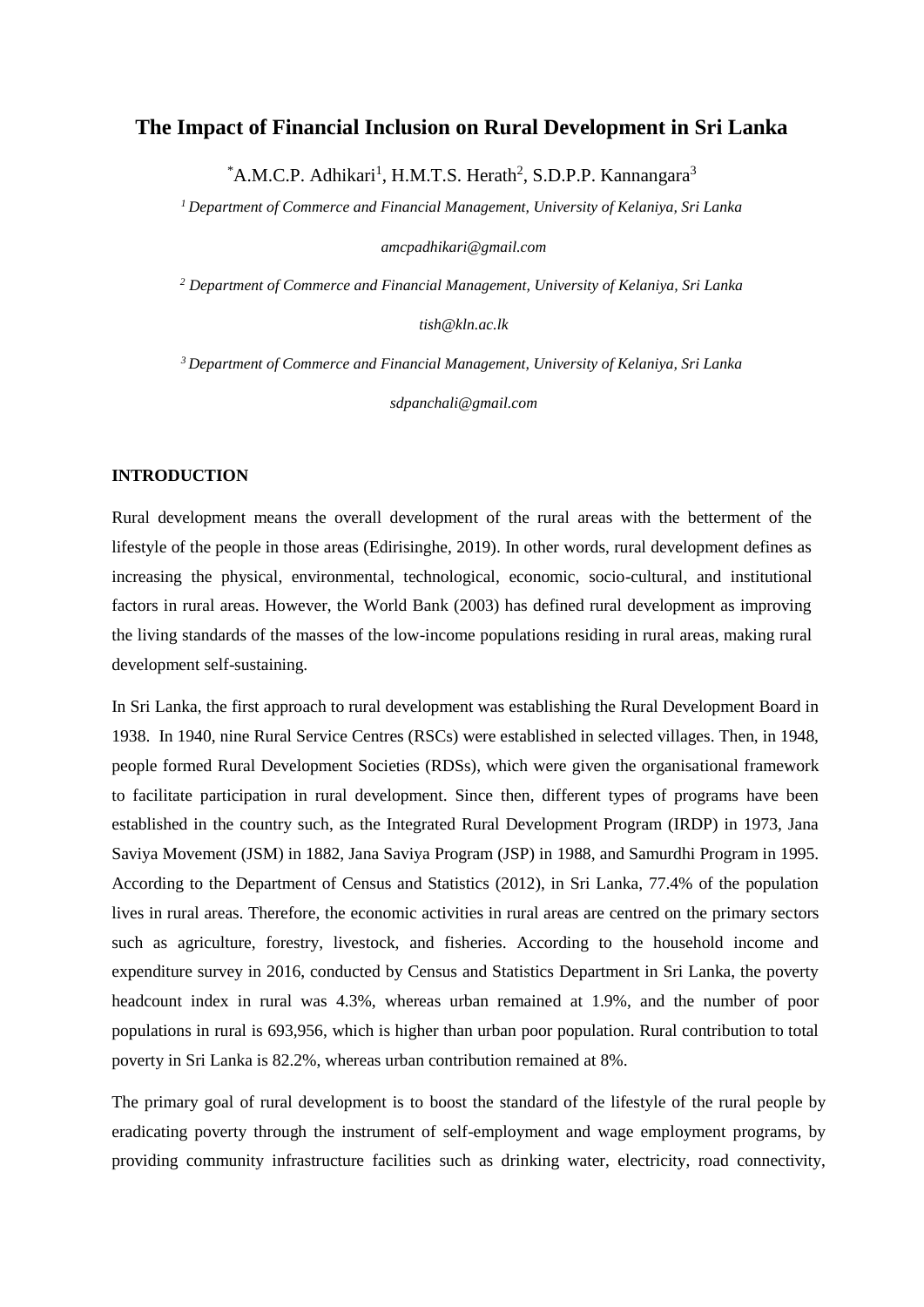health facilities, rural housing, and education, and promoting decentralisation of powers, etc. (Jyothi, 2013; Divya, 2014; Nayak, 2012). Financial inclusion is another widely used strategy implemented in many developing countries to enhance the standard of living of the rural population, leading to increased rural development (Christabell, 2012). This may guide the rural people who cannot reach financial services through micro-savings, microcredit, money transfer, etc. (Levine, 1997). In step with the international organisation, the United Nations MDG Summit 2010, Financial Inclusion is defined as universal access, at an inexpensive cost, to a good range of financial services, provided by a spread of sound and sustainable institutions. Financial inclusion has five dimensions, i.e., accessibility, availability, usage, quality, and impact (Arputhamani, 2011; Prasannakumari, 2011; Hanning, 2010). In Sri Lanka, there has been a gentle increase in the density of economic institutions since 1990. As per the survey on GN divisions (2009/10), the common was 4.2 financial institutions per GN division. Increasing the importance of financial inclusion, the Central Bank of Sri Lanka regularly takes several initiatives and actions in governing and monitoring the financial inclusion system of the country. Also, National Financial Inclusion Strategy (2018/2019), in its report regarding the road map for sustainable finance in Sri Lanka for 2019 to 2030, has recognised financial inclusion as the third most important pillar out of six, which made this area more significant in the way of sustainable development in the country. Therefore, it is essential to know whether this financial inclusion impacts the country's rural development. It is essential when achieving financial sustainability and is critical for future policymaking.

Existing literature has recognised the importance of financial inclusion in the rural development of developing countries. Further, prior research literature stated that when financial inclusion is increasing, that can cause rural development. Regarding financial inclusivity in Sri Lanka, most studies have focused on financial inclusion policies, regulation, education, determinants, current financial inclusion status, challenges, and issues evident in the literature. But little is understood about how financial inclusion impacts rural development in Sri Lanka. Therefore, this empirical and practical gap in rural development and financial inclusion could remedy this situation through the current study.

## **LITERATURE REVIEW**

#### **Conceptualisation and Hypothesis Development**

As Todaro (2015) defines, rural development has many such aspects, and it means improving the levels of living, including employment, education, health, nutrition, housing, and a variety of social services; decreasing inequality in the distribution of rural incomes and enhancing rural-urban balances in income and economic opportunities; and increasing the capacity of the rural sector to sustain and accelerate the pace of these improvements. Rural development may possibly be well-defined as the procedure of enlightening the excellence of life and economic good fortune of people living in rural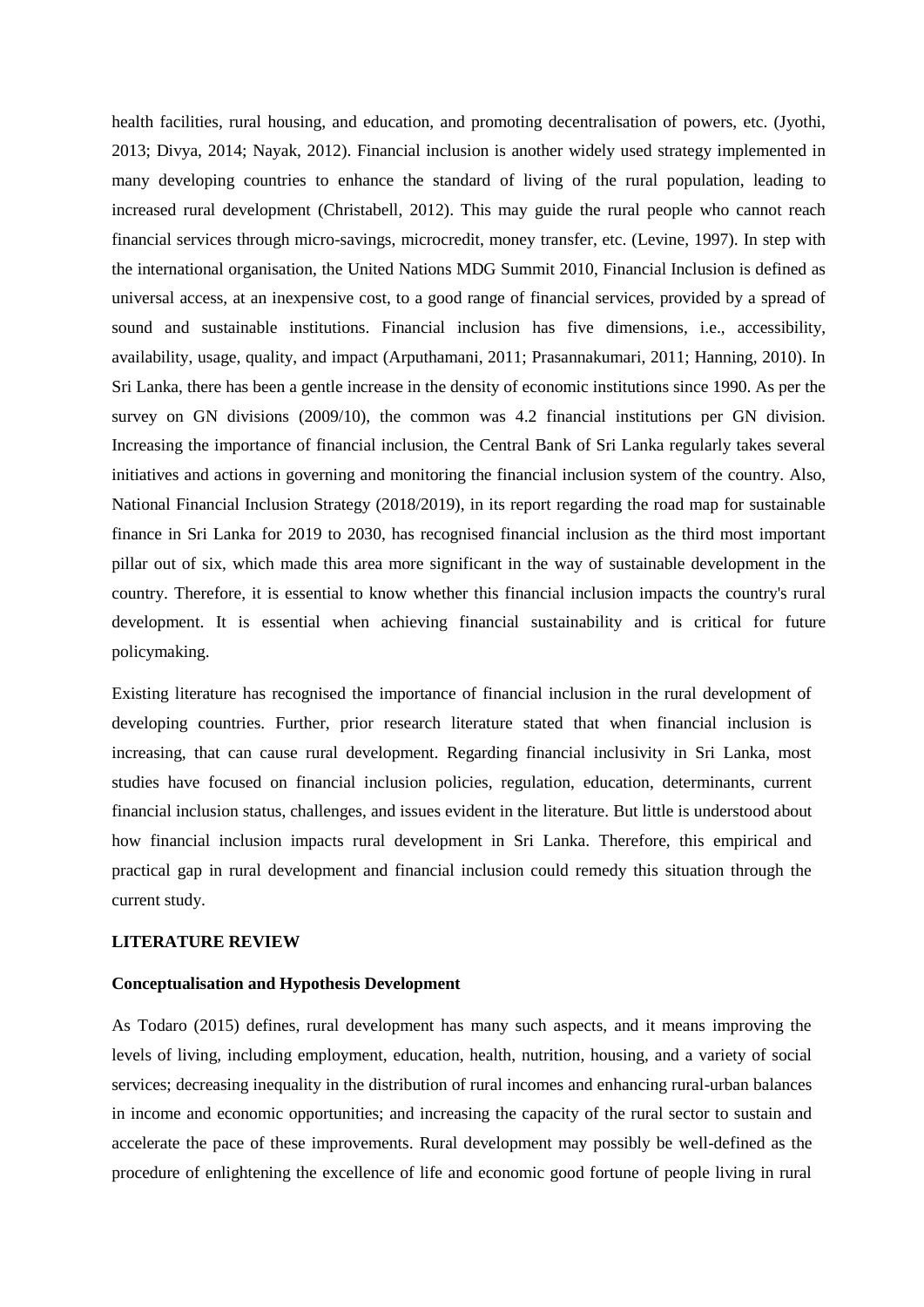areas, often relatively isolated and sparsely populated areas. Diejemaoh (1973) sharped rural development as a method of mounting the level of per capita income in the rural zones end to end with the development in the worth of the lifespan of the rural commonalities. It mentions a procedure of evolving and applying natural and human resources, technologies, infrastructural activities, institutions, organisations, and government rules and programs to inspire and rapidly up monetary growth in rural zones, offer jobs, and advance the excellence of rural lifespan. According to Amit (2009), Kelkar (2010), Thorat (2007), Sinha (2012), the key pointers of rural development are an increase in food ingestion, better clothing, renewed houses, building up of assets, banking facilities, number of schools and proportion of children presence school in a rural community, professional training progressions, quality of drinking water, percentage of children covered under immunisations, nutritional status of women and children, etc. Rendering to Tarsem Lal (2019), enlargement in rural zones could bring infrastructure, technology, health, education, and economy.

The World Bank (2015) well-defined financial inclusion as persons, commerce has entree to valuable and inexpensive financial products and facilities that encounter their requirements, such as transactions, payments, savings, and credit and insurance delivered responsibly and sustainably. Some researchers also captured the financial area from indicators such as household income or wealth and loan granted amounts. In the current study, a challenge has been made to review numerous studies carried on by scholars, researchers, and academicians to explore the role of Cooperatives in financial inclusion and socio-economic development. According to the World Bank (2015), they have identified three dimensions under financial inclusion: access, usage, and quality. Therefore, the current study used these three dimensions to measure financial inclusion.

Financial inclusion access defines as the first step to financial inclusion because that provides entry to the transactional accounts in the financial service providers' organisations. Transactional accounts provide access to store the money, send the money, and receive the money among people. Transactional accounts offer services by the gateway to other financial services such as credit facilities, insurance, investment in the business, or education. A significant amount of research studies connecting to financial inclusion through cooperatives were accompanied by Anil (2015), Barot and Barot (2015), Mehrotra and Yetman (2015), Vasmani (2015), Zuzana and Laurent (2015), Bosire et al. (2014), Archana (2013) and Arputhamani and Prasannakumari (2011). These studies concluded that financial inclusion through cooperatives is a process that goals at improving access to financial products and services needed by all segments of the society in general and weaker sections of the society in particular so that they have the chance to access the basic financial services ranging from savings, payments, and transfers to credit and insurance. Mir et al. (2014), Shabna (2014), Ugbajah and Nenna (2014), and Vinit (2014) in their study conclude that financial inclusion through cooperatives empowers vulnerable sections of the society to tackle poverty and promote inclusive development by increasing the economic opportunities for the poor and low-skilled rural households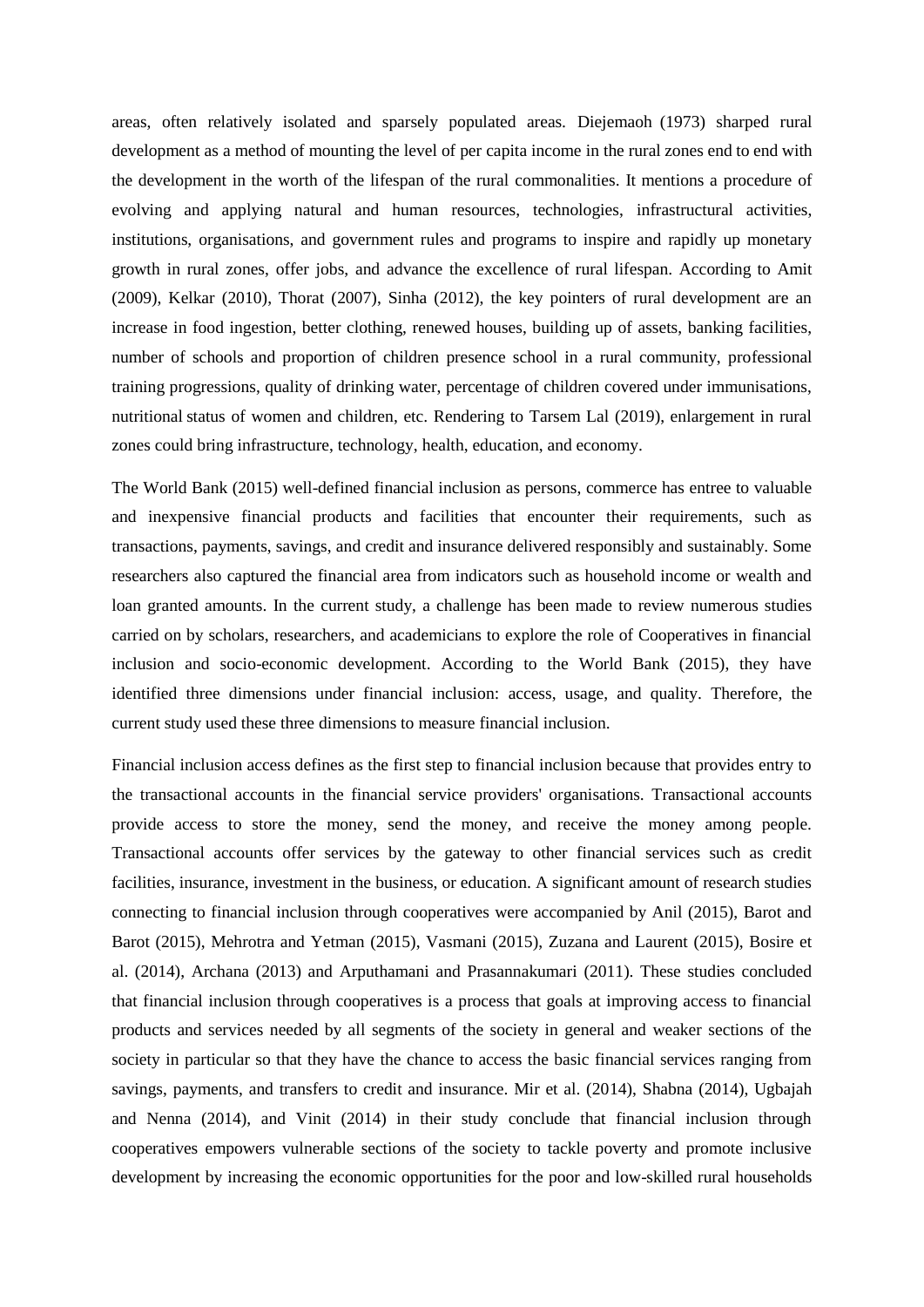which lead towards socio-economic empowerment, economic development, poverty alleviation, and social inclusion. Sharma (2010) explained that access to financial services through Cooperative banks provides monetary fuel for economic development and is considered critical for achieving inclusive growth.

Moreover, Arya(2015) and Pashkova (2009) explained that macroeconomic evidence indicates that well-developed financial systems positively impact long-term economic development. Savitha and Jyothi in 2013 demonstrated that the accessibility of economic and efficient financial services to the majority of the population in a country fosters sustained rural development. Based on this ground, this study proposes its first hypothesis as,

## *H1: Financial inclusion access positively impacts the rural development of Sri Lanka*.

The second dimension of the study is quality. The world bank (2015) explains that quality refers to whether the above-mentioned financial products that people access meet the clients' requirements and range of options are available to the customers. The customers are well-aware of the financial products. Adedayo and Yusuf (2004) examined the credit structure and poverty reduction activities of Cooperative banks with the use of several anticipated benefits such as incidence of borrowing, loan amount, use of the loan, consumer goods purchased, assets acquired as variables for poverty reduction, better standard of living condition, etc. They found that the amount of loans given to the members is significant compared to the low standard of living in rural areas. Their findings on the use of loans show that 64.17 per cent of the loan was used for trade and investment, 4.62 per cent on children's education, 8.46 per cent on the purchase of business inputs, and 6.03 per cent were deployed in the acquisition of assets. Adebayo et al. (2010) focus on the impact of Cooperatives on rural development and poverty reduction in Rwanda. They reported that 93 per cent of the members claim that the loan taken is adequate, while 7 per cent disagree. The loan usage reveals 46 per cent was used for the construction of houses, 31 per cent for education, and 23 per cent for family users. In total, 92 per cent of the members pay their loan as and when due, while 8 per cent find it challenging to pay the loan. The study by Idowu and Salami (2011) found that due to flexible loan repayment structure and lower interest rates in Cooperative banks, the majority of the female entrepreneurs use more loans from Cooperative banks than other commercial banks. The literature mentioned above shows the range of options available to the customers and how it was used. Therefore, the hypothesis of this study can be derived as below.

#### *H2: Financial inclusion quality positively impacts the rural development of Sri Lanka*.

The third dimension of the study is usage. According to the world bank definition, usage refers to how clients use the financial services and the regularity and duration of the financial services or financial products. Further, the world bank overview regarding financial inclusion mentioned that the countries where 80% or more have access to financial services or products push the people to have low-cost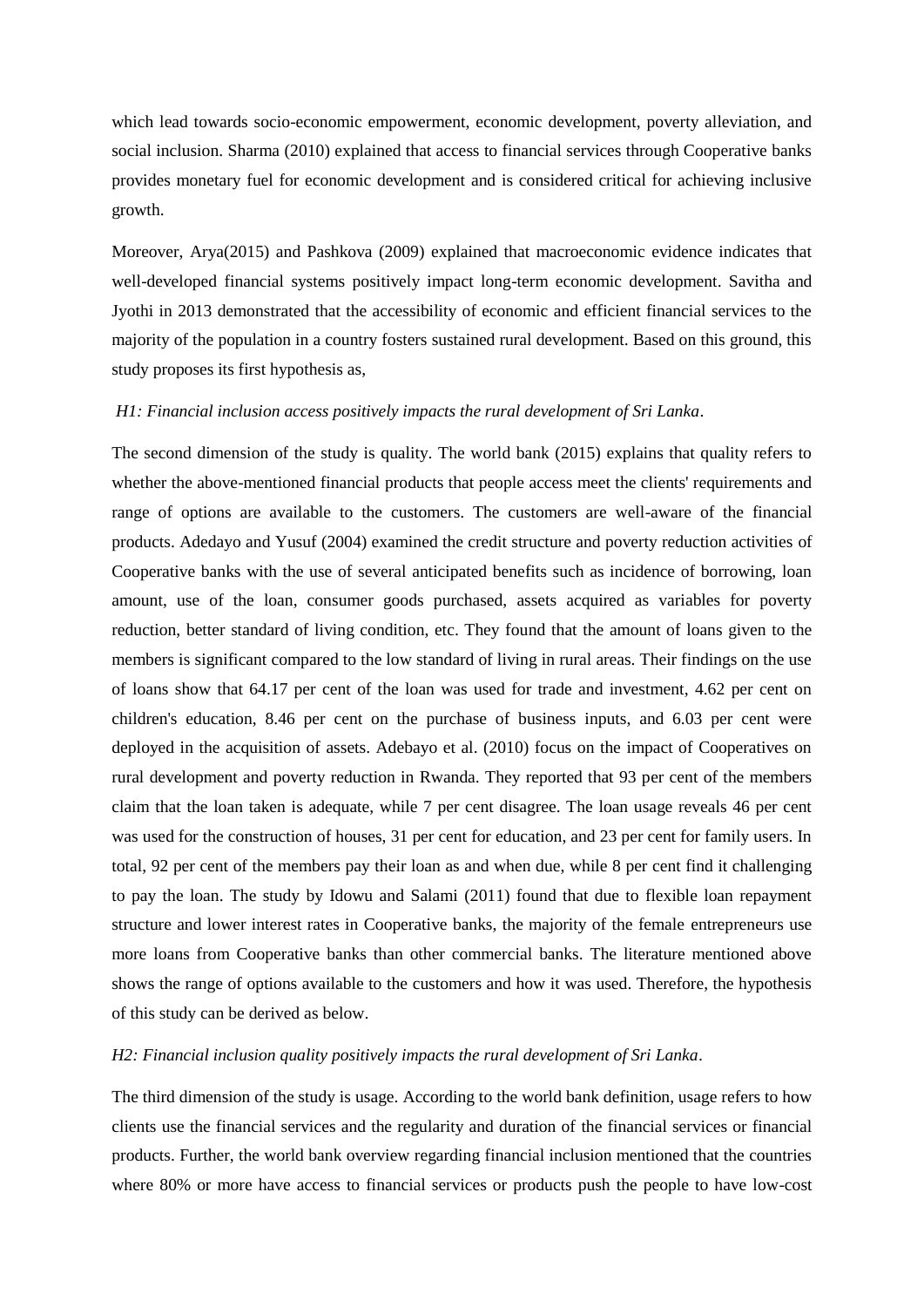accounts that could use mobile and digitally enable payments. According to the World Bank Findex data (2017), closer to one-third of the adults in the world are unbanked, and half of the unbanked population is included women, poor households that live in rural areas. Schumpeter (1934) argues that financial intermediaries like banks cause transformation in the path of economic progress by smoothing the allocation of savings, thus, resulting in productivity and growth. However, empirical studies have examined the usage indicators in measuring financial inclusion as the use of financial services maximises the benefit of financial inclusion for consumers and offers incentives for financial service providers (Demirguç-Kunt 2018; Salazar 2018, Wale and Makina 2017, Zins and Weill 2016, Camara and Tuesta 2015, Demirguç-Kunt and Klapper 2013, Demirguç-Kunt 2013, Triki and Faye 2013). Camara and Tuesta (2015) found that gender, living in a rural area, having a low income, and low level of education may reduce the likelihood of a household using formal financial services. The most common barriers to the use of financial services include the lack of financial capital and thus the need for such services, the high cost, distance to, documentation required, and overall mistrust when dealing with financial institutions and religious reasons. Since the prior literature concluded that using financial services maximises financial inclusion, the current study derived the third hypothesis maximises below.

*H3: Financial inclusion usage positively impacts the rural development of Sri Lanka*.

## **METHODOLOGY**

#### **Sample and Data**

The study's primary objective was to investigate the impact of financial inclusion on the rural development of Sri Lanka. Thus, the unit of analysis was at the country level. The methodological approach of the study was quantitative, and it used secondary data to test the hypotheses. Data were gathered from a sample spanning annually from 1996 to 2019. The study used two main secondary data sources for data collection purposes. Data for rural development were gathered from the World Bank database. Data for the financial inclusion access, quality, and usage were collected from the Annual Central Bank Socio-economic reports (2014).

#### **Measurement of Variables**

The study's conceptual framework comprises two variables – rural development representing the dependent variable and financial inclusion, the independent variable. Financial inclusion – the study's independent variable – was calculated using access, usage, and quality. Access means reflect the depth of outreach of financial services, such as the penetration of bank branches or point of sale (POS) devices in rural areas, or demand-side barriers that customers face to access financial institutions, such as cost or information. Usage means how clients use financial services, such as the regularity and duration of the financial product/service over time (e.g. average savings balances,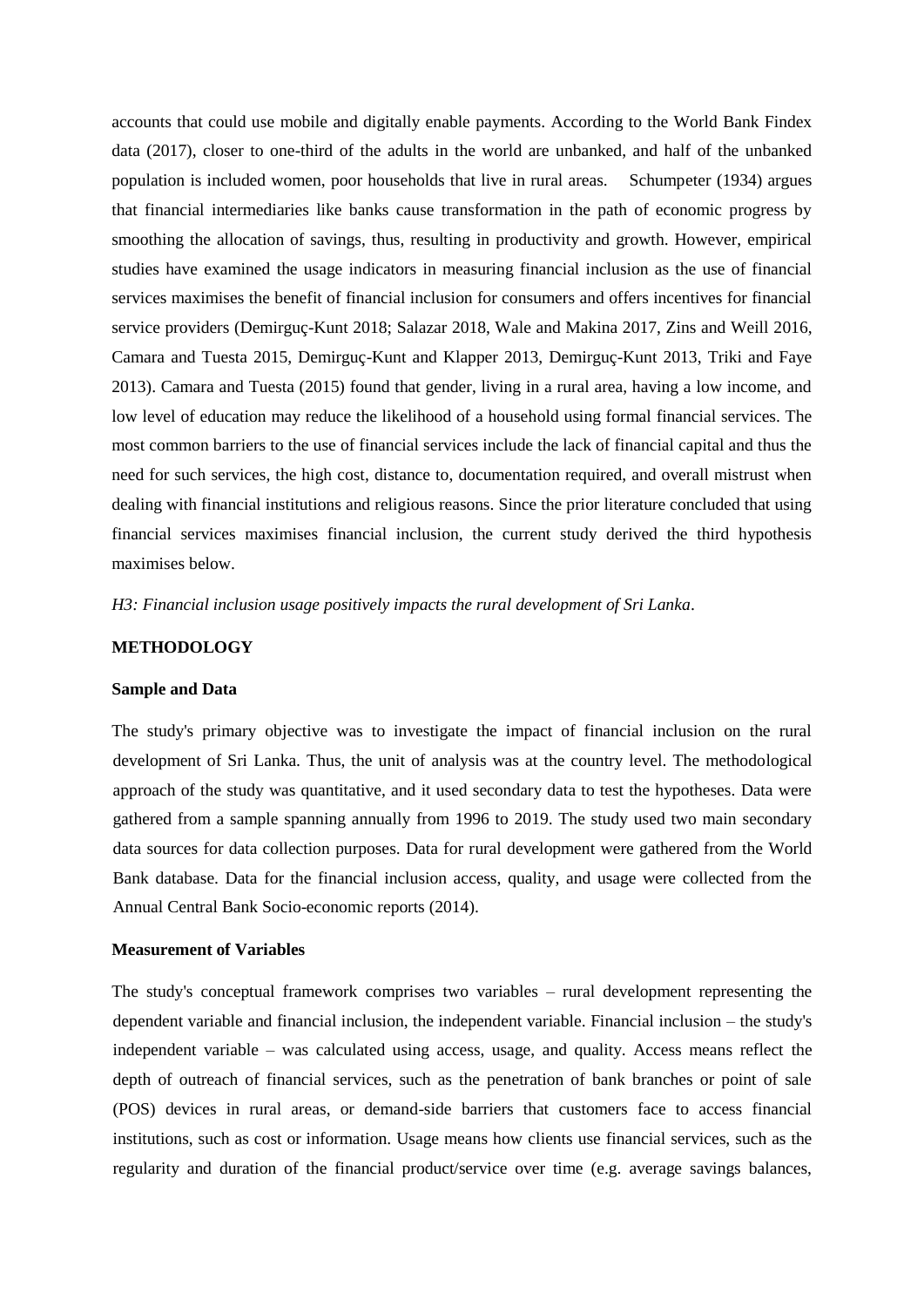number of transactions per account, number of electronic payments made). Quality describes whether financial products and services match clients' needs, the range of options available to customers, and clients' awareness and understanding of financial products (World Bank, 2019). Therefore, it consisted of 72 sample observations & financial values was directly extracted from the Central Bank report.

The dependent variable of the study – rural development – was measured using the multidimensional poverty index (MPI). Three dimensions of education, health, and standard of living were used to calculate the multidimensional poverty index as suggested by (Lal, 2018). Under these three dimensions, there were six indicators. Education was measured using annual school attendance and consisted of 24 sample observations from 1996 – 2019. The annual infant death rate was used to measure health dimensions, including 24 sample observations from 1996 – 2019. In measuring living standards, four indicators of access to electricity, basic sanitation service, open defecation, and basic drinking water facility in the rural area were used. Thus, considered 96 sample observations during the period 1996 – 2019. The multidimensional poverty index was calculated using the following formula.

### $MPI = H * A$

Where *H* denotes Multi-dimensional Poverty Head Count Ratio (Incidence), and *A* denotes the Intensity of Poverty.

The Multidimensional Poverty Index (MPI) was a product of incidence (*H*) and intensity (*A*). According to Alkire and Foster (2007), the multidimensional poverty index was driven by multiplying the multidimensional poverty headcount ratio (H) by the intensity of poverty (A). Since the current study focused on rural development, to measure the multidimensional poverty headcount ratio was driven by the rural population but not the total population because the entire population included the urban and estate population as well except the rural population

The following formulae were used to calculate the *H* and *A*.

Multidimensional Poverty Head Count Ratio (H)

$$
H = \frac{Number\ of\ multidimensional\ poor\ population}{Total\ rural\ population}
$$

The intensity of Poverty (A)

 $A=$ Sum of deprivation scores of the multidimensional poor population  $\,$ total number of the multidimensional poor population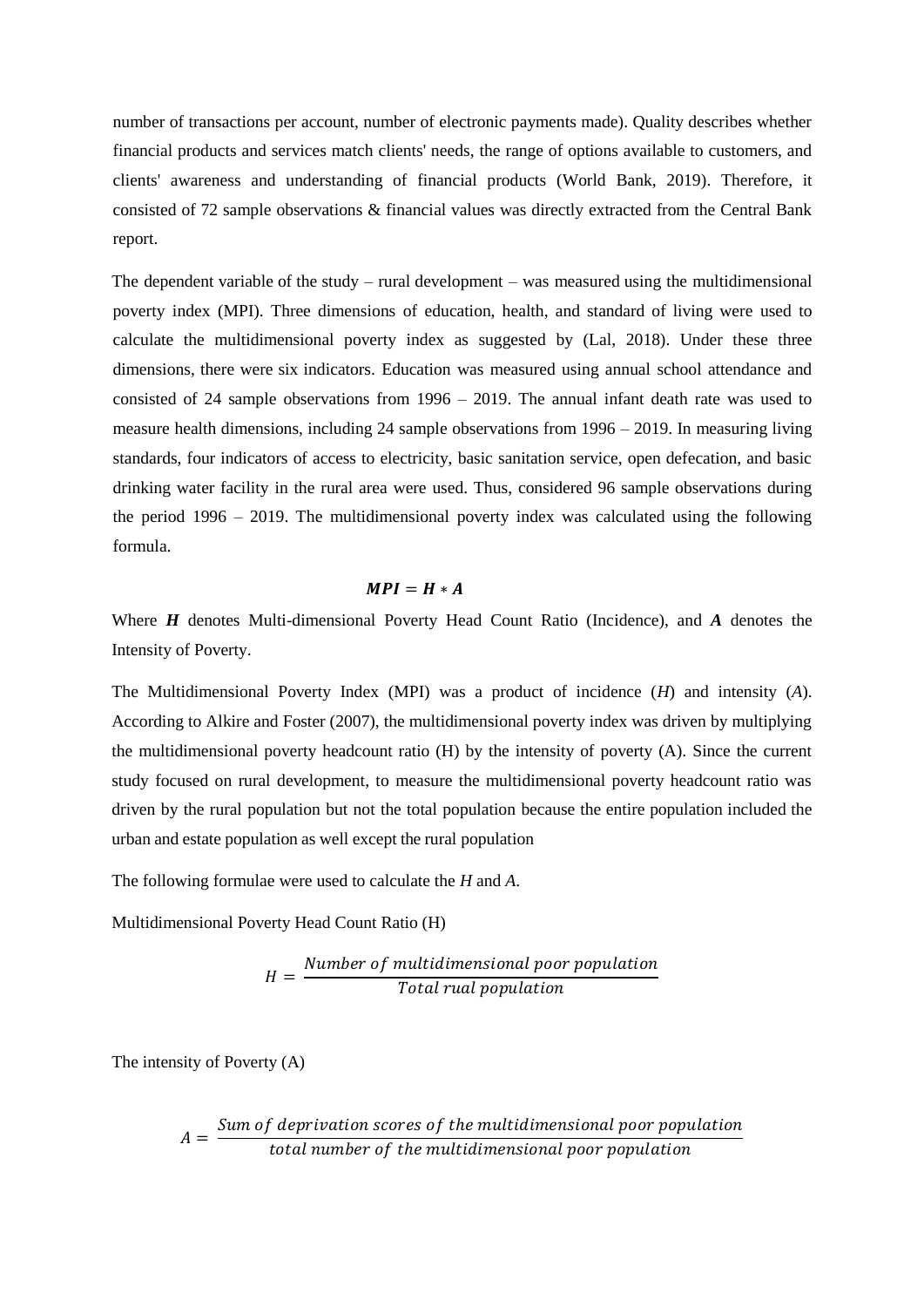Multidimensional Poverty Headcount Ratio (H) was calculated by dividing the Number of Multidimensional Poor populations by the total rural population. Multidimensional Poverty Headcount Ratio is commonly used to measure poverty incidence in Sri Lanka. The proportion of the poor population to the total population was defined as Headcount Index (HCI), and it was generally represented as a percentage (Department of Census and Statistics, 2006/07). In calculating the number of multidimensional poor populations as suggested by Alkire and Foster (2007), each person was assigned a deprivation score according to their household's deprivations in each of the five component indicators. The maximum score is 100 per cent, with each of the dimensions, namely Education, Health, and Living Standard, equally-weighted (thus, the maximum score in each dimension was 33.3 (100/3) per cent). The health and education dimensions have one indicator; therefore, each component was worth 33.3/1 (100/3) per cent. The standard of living dimension has four indicators; therefore, each component was worth 33.3/4 (100/12) per cent. To identify the multidimensional poor, the deprivation scores for each indicator were summed to obtain the household deprivation score. A cutoff of 33.3 per cent, which was equivalent to 1/3 of the weighted indicators, was used to distinguish between the poor and non-poor. The people whose deprivation score is greater than or equal to 20 per cent and less than 50 per cent are considered the vulnerable group regarding the multidimensional deprivation scores. The people having a deprivation score equal to or more than 50 per cent are considered the severely poor people in the country (Department of Census and Statistics, 2019).

Next, the intensity of poverty (A) meant the average proportion of indicators in which poor people are deprived was described as the intensity of their poverty (A). The average deprivation score was a multidimensional poor person experience (Department of Census and Statistics, 2019). The intensity of poverty (A) was taken from the sum of deprivation scores of the multidimensional poor population divided by the total number of the multidimensional poor populations.

## **Data Analysis**

This study used both descriptive and inferential statistics for data analysis purposes. The primary analytical technique used to test the said hypotheses was an autoregressive distributed lag (ARDL) model, a time series technique. ARDL model was an ordinary least square (OLS) based model applicable for both non-stationary time series and times series with mixed order of integration (Bhattab, 2018). This model took enough lags to capture the data generating process in a general-tospecific modelling framework (Bhattab, 2018). Therefore, the study could be measured using the ARDL analysis, which was one of the regression models for the long run. Further, that could be used to access the relationship between the variables mentioned above in the long run. The data were analysed using the EViews 11 student version software, which originally stood for modern econometric, statistics, and forecasting package.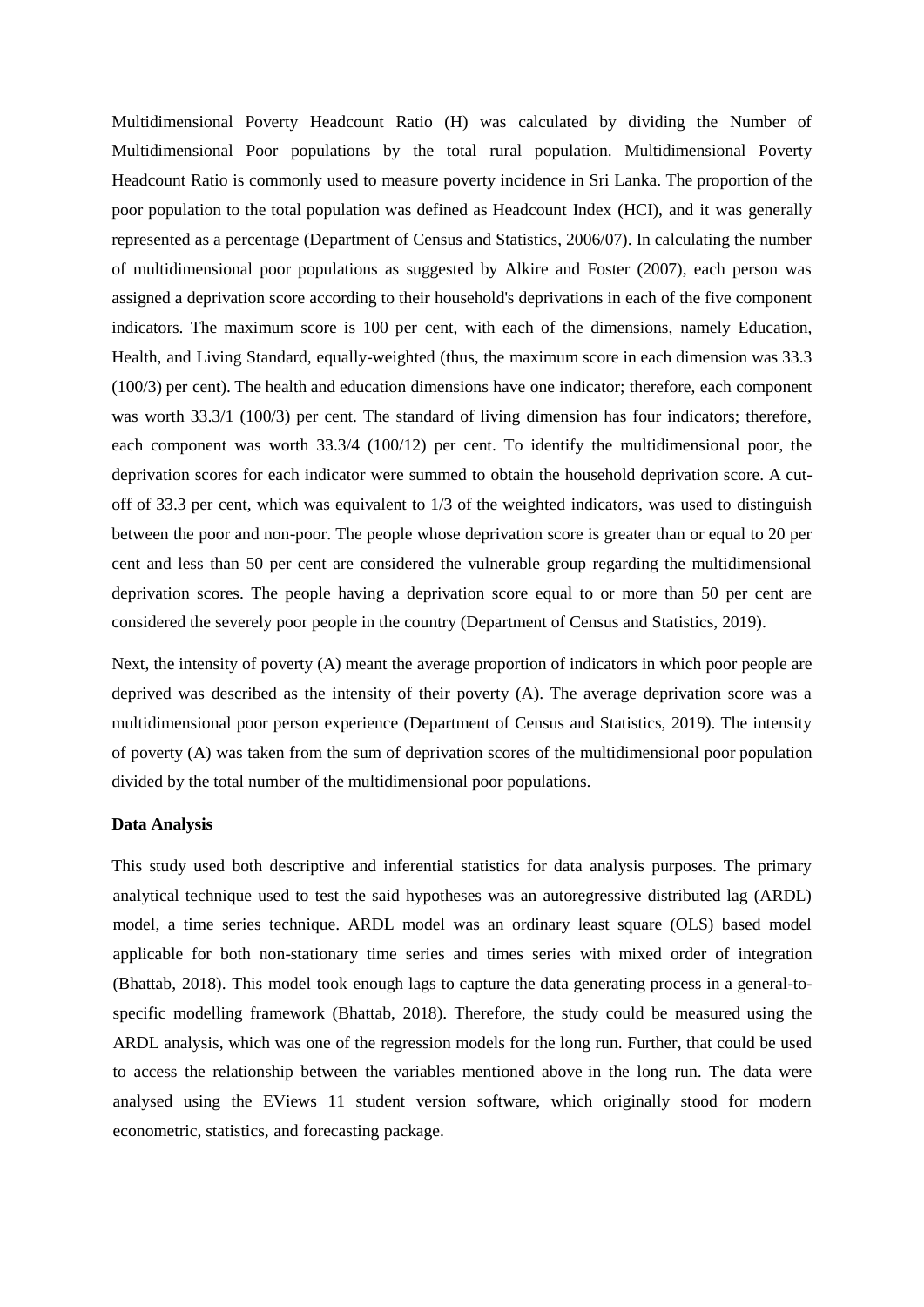#### **RESULTS AND DISCUSSION**

To summarise the data set, descriptive data could be used because it explained the essential characteristics of the quantitative data (Hair et al., 2003). Descriptive statistics characteristics were beneficial when explaining the financial inclusion on rural development in the Sri Lankan context. Frequency distribution analysis showed by using the graphical and numeric way of presenting the results. It resulted in that access, usage, quality, and rural development. All the variables showed a trend that fluctuated over the period showing slight ups and downs, but it showed an overall increment over 24 years, which meant the development from 1996 to 2019.

Further, descriptive statistics showed that access, usage, and quality showed similar values for each variable since all three variables showed a similar trend for these 24 years, such as 1,986 and 1,996, respectively. The average value for rural development was 48% which is a considerable level of increment. Skewness assessed the extent to which a variable's distribution was symmetrical. If the distribution of responses for a variable stretched toward the right or left tail of the distribution, then the distribution was referred to as skewed (Joe Hair, 2017). However, it showed closer to zero in every variable, which showed normal distribution where there was no higher difference in mean and median in all the variables. Kurtosis was a measure of whether the distribution was too peaked (a very narrow distribution with most of the responses in the centre)" (Joe Hair, 2017). However, this showed the peaked distribution since the kurtosis values for all the variables showed greater than one which, was too peaked and called leptokurtic. Jarque-Bera test showed whether the variables were normally distributed or not. All the probabilities showed more than 0.05, which showed the normal distribution after all. Therefore, when considering all these variables' normality, it showed a normal distribution where the Null hypotheses could be accepted for all the variables which said the series was normally distributed.

When considering the Augmented Dickey-Fuller Test (ADF), all the variables, including financial inclusion access as Ya, financial inclusion usage as Yu, financial inclusion quality as Yq, were independent variables, and the only dependent variable was rural development as RD performed the test. Therefore, Ya, Yu showed the stationary in 1<sup>st</sup> difference, and Yq showed the stationary of the data set at the level. To measure the stationary of the variables, this study has considered two equations in the unit-root test that use only constant and constant with the trend. Those were as follows,

$$
\sum_{\text{Constant, no trend: } \Delta y_t = \alpha + \gamma y_{t-1} + \sum_{s=1}^{m} a_s \Delta y_{t-s} + \nu_t}
$$

Constant and trend:  $\Delta y_t = \alpha + \gamma y_{t-1} + \lambda_t + \sum_{s=1}^m a_s \Delta y_{t-s} + v_t$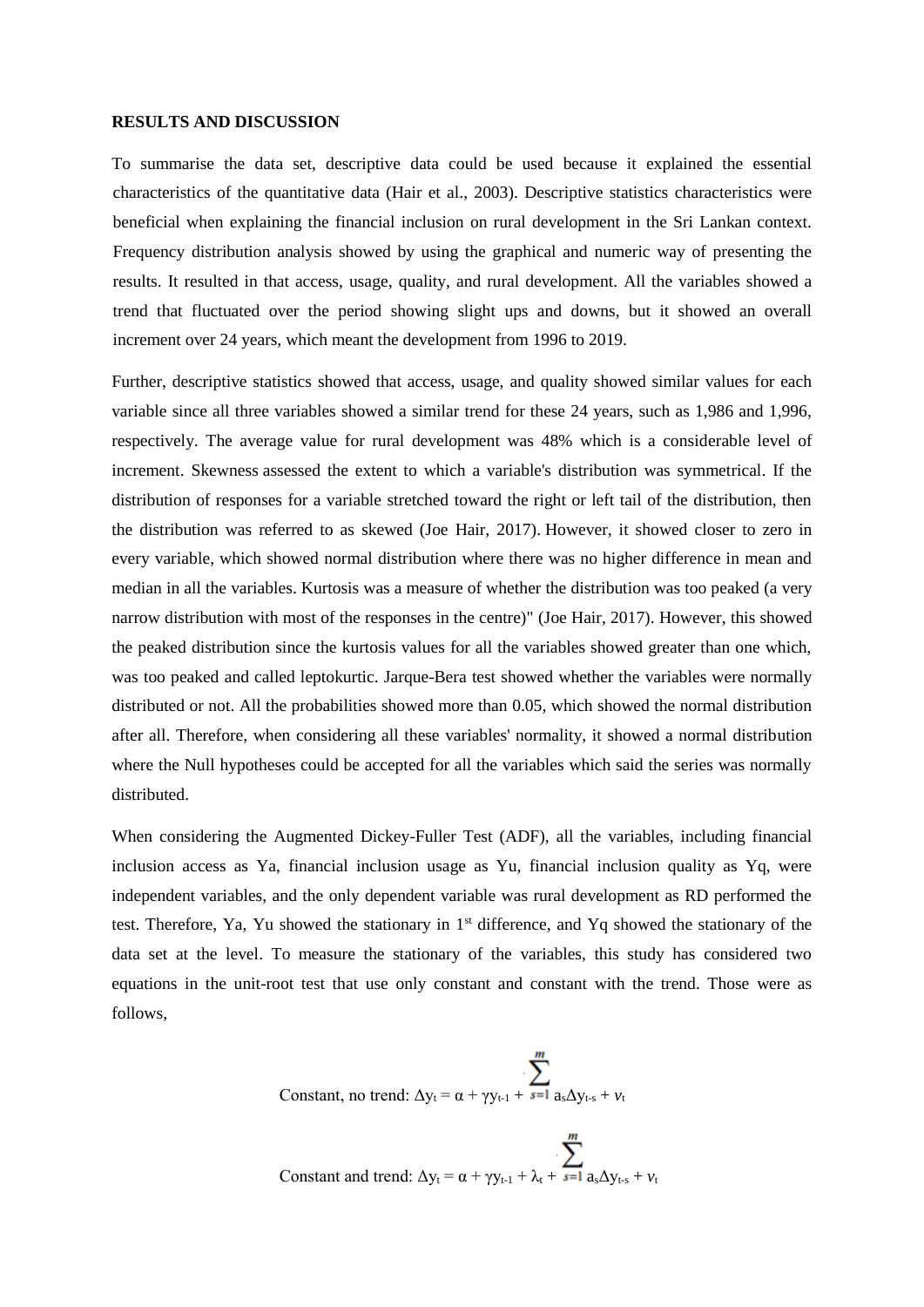The unit root test measured whether the data set was stationary or not. In this test, the null hypothesis was the variable has a unit root. That meant the variable has not stationary. However, RD, Ya, Yu, Yq have the probability of 0.0001, 0.0001, 0.000, 0.0165, respectively, which were below 0.05, representing stationary.

The Phillips-Perron model is

$$
y_t = c + \delta t + a y_{t-1} + e(t).
$$

Where  $e(t)$  is the innovation process, the test assesses the null hypothesis under the model variant appropriate for a series with different growth characteristics (c = 0 or  $\delta$  = 0) (perron, 1987). It showed RD, Ya, Yu, Yq have the probability of 0.000, 0.0000, 0.0000, 0.0172, respectively, which were below 0.05, and that represented the RD, Ya, Yu, have a stationary at the first difference where no trend and the only constant exist. However, Yq has shown stationary at the level where trends and constant exist.

The KPSS test is based on linear regression. It breaks up a series into three parts: a deterministic trend (βt), a random walk ( $r_t$ ), and a stationary error ( $\varepsilon_t$ ), with the regression equation:

$$
x_t = r_t + \beta t + \epsilon_1.
$$

If the data is stationary, it will have a fixed element for an intercept, or the series will be stationary around a fixed level (Wang, 2006). The test uses OLS to find the equation, which differs slightly depending on whether you want to test for level stationarity or trend stationarity (Kocenda, 2017). A simplified version, without the time trend component, is used to test level stationarity. However, RD, Ya, Yu, Yq have the probability of 0.1246, 0.1224, 0.1297, 0.1053, respectively, which were above 0.05, and that represented the RD, Ya, Yu, Yq have a stationary at the level where trend and constant were there.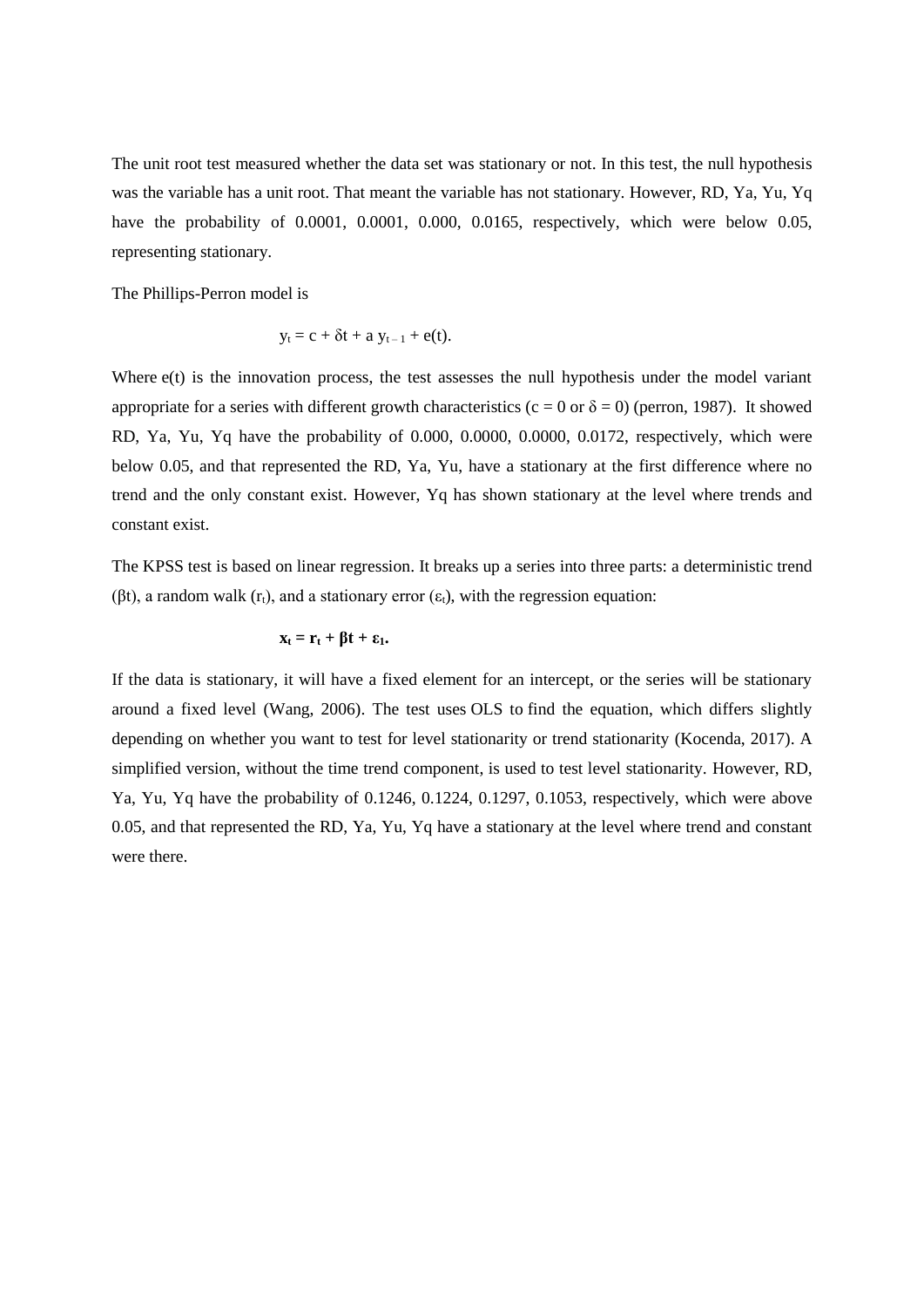| <b>Variable</b>           | <b>Coefficient</b> | <b>Std. Error</b>      | t-Statistic | Prob.*   |
|---------------------------|--------------------|------------------------|-------------|----------|
| $RD( -1)$                 | 0.597844           | 0.235441               | 2.539253    | 0.0219   |
| <b>ACCESS</b>             | 0.801028           | 4.469958               | 0.626634    | 0.0397   |
| <b>QUALITY</b>            | 0.943747           | 0.694996               | 1.357917    | 0.0333   |
| <b>USAGE</b>              | 0.30006            | 1.57574                | 0.190424    | 0.0314   |
| C                         | 17.2875            | 9.433798               | 1.832507    | 0.0856   |
|                           |                    |                        |             |          |
| R-squared                 | 0.96425            | Mean dependent var     |             | 49.07783 |
| <b>Adjusted R-squared</b> | 0.950843           | S.D. dependent var     |             | 5.048991 |
| S.E. of regression        | 1.119427           | Akaike info criterion  |             | 3.309301 |
| Sum squared resid         | 20.04987           | Schwarz criterion      |             | 3.654886 |
| Log-likelihood            | $-31.057$          | Hannan-Quinn criteria. |             | 3.396215 |
| F-statistic               | 71.92478           | Durbin-Watson stat     |             | 2.250595 |
| Prob(F-statistic)         | $\boldsymbol{0}$   |                        |             |          |

*Table 1: Short term Analysis*

**Source: Authors' work based on the primary data**

The above table showed how the probability of the short-run, and if the p-value is less than or equal the 0.05, then hypotheses could be accepted in the short run. Here, the p-value (F-statistic) showed zero (0), which was the whole model was incredibly significant. In addition, the significance of the variables in probability was shown as 0.0219, 0.0397, 0.0333,0.0314 for rural development, financial inclusion access, usage, and quality, respectively. In the current study, according to the above table, the Adjusted R-square represented that the individual variables have described 95.08% of the dependent variable. As the value was 95.08%, the model was well fitted.

To examine the long-run impact of financial inclusion on rural development, the Bound Testing approach was employed. Firstly, Pesaran et al. (2001) advocated using the ARDL model to estimate level relationships because the model suggests that if the order of the ARDL has been identified, the relationship may be estimated by OLS method. Secondly, the bounds test for cointegration permits a mixture of I (1) and I (0) variables as regressors. In other words, the order of integration of appropriate variables may not necessarily be the same; hence the ARDL technique has the advantage of not requiring specific identification of the order of the underlying data. Thirdly, the method fits small or finite sample sizes (M. Hashem Pesaran, 2001).

$$
Y_{rd} = \beta_0 + \beta_1 Y a_{t\text{-}1} + \beta_2 Y u_{t\text{-}2} + \beta_3 Y q_{t\text{-}3} + \epsilon t
$$

The above equation showed the study's dependent variable as rural development while representing the independent variables of financial inclusion access, usage, and quality.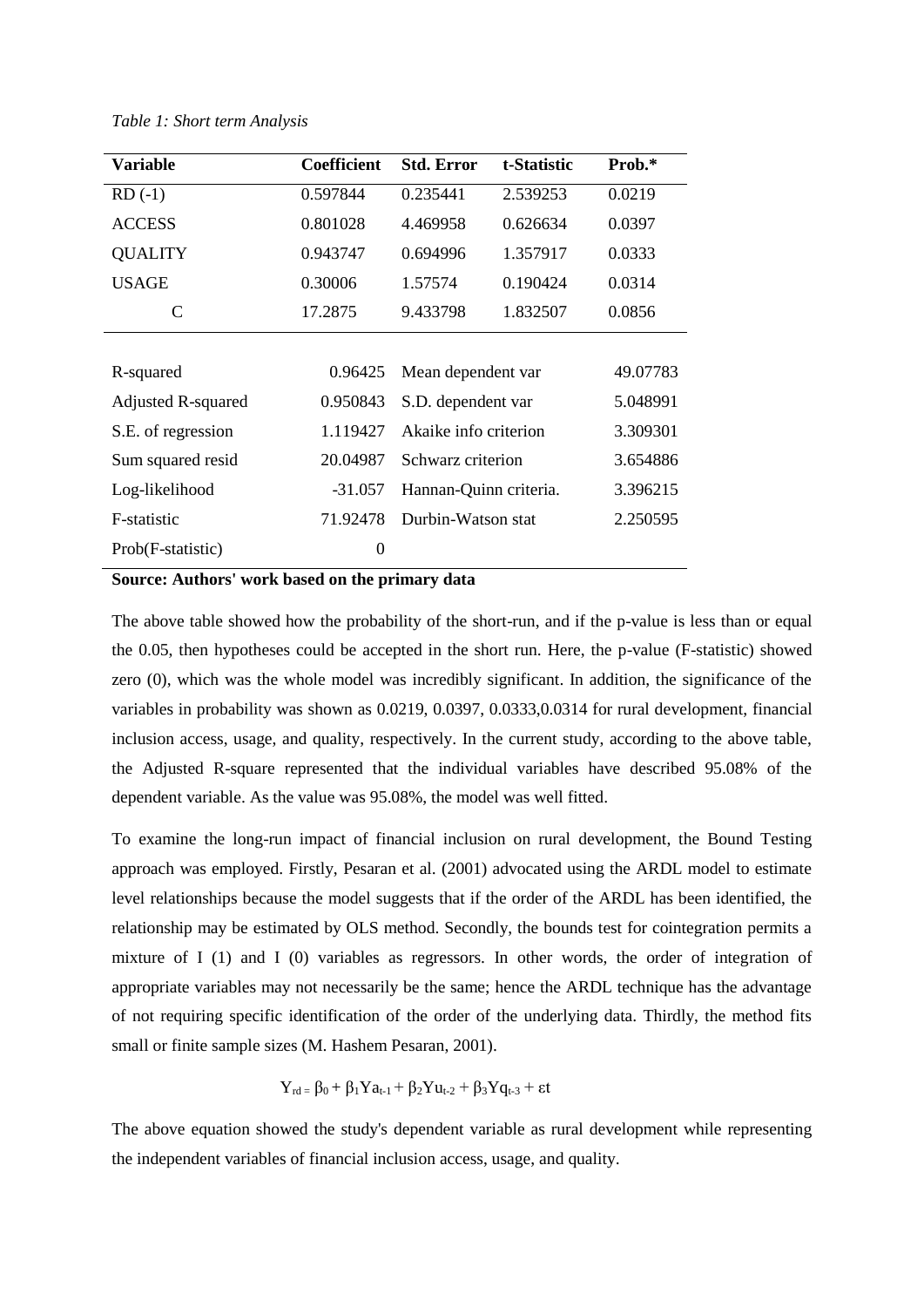### *Table 2: Long Term Analysis*

| Variable   | <b>Coefficient</b> | <b>Std. Error</b> | t-Statistic | Prob.  |
|------------|--------------------|-------------------|-------------|--------|
| C          | 2.032871           | 2.436941          | 0.83419     | 0.4165 |
| $RD(-1)$ * | 0.4276             | 0.051705          | 0.53377     | 0.0408 |
| $ACCESS**$ | 0.24909            | 5.298521          | 0.80194     | 0.0343 |
| OUALITY**  | 0.241285           | 0.509967          | 0.080957    | 0.0365 |
| $USAGE**$  | 0.967247           | 1.083168          | 0.89298     | 0.0451 |

Conditional Error Correction Regression

\* p-value incompatible with t-Bounds distribution.

\*\* Variable interpreted as  $Z = Z(-1) + D(Z)$ .

Levels Equation

Case 2: Restricted Constant and No Trend

| Variable                                                           | <b>Coefficient</b>                      | <b>Std. Error</b> | t-Statistic          | Prob.  |  |
|--------------------------------------------------------------------|-----------------------------------------|-------------------|----------------------|--------|--|
| <b>ACCESS</b>                                                      | 0.5604                                  | 364.8307          | 0.42201              | 0.0286 |  |
| <b>QUALITY</b>                                                     | 0.495917                                | 18.49485          | 0.080883             | 0.0365 |  |
| <b>USAGE</b>                                                       | 0.94697                                 | 71.34977          | 0.4912               | 0.03   |  |
| C                                                                  | 73.65851                                | 53.08944          | 1.387442             | 0.1843 |  |
| $EC = RD - (0.5604*D(YA) + 0.4959*D(YQ) + 0.9470*D(YU) + 73.6585)$ |                                         |                   |                      |        |  |
| <b>F-Bounds Test</b>                                               | Null Hypothesis: No levels relationship |                   |                      |        |  |
| <b>Test Statistic</b>                                              | Value                                   | Signif.           | I(0)                 | I(1)   |  |
|                                                                    |                                         |                   | Asymptotic: $n=1000$ |        |  |
| F-statistic                                                        | 4.406423                                | 10%               | 2.08                 | 3      |  |
| K                                                                  | 5                                       | 5%                | 2.39                 | 3.38   |  |
|                                                                    |                                         | 2.50%             | 2.7                  | 3.73   |  |
|                                                                    |                                         | $1\%$             | 3.06                 | 4.15   |  |

## **Source: Authors' work based on the primary data**

The above table showed the probability of the long-run, and if the p-value is less than or equal to 0.05, then hypotheses could be accepted in the long run. Here, the variables' significance was shown in probability as 0.0408, 0.0343, 0.0365,0.0451 for rural development, financial inclusion access, usage, and quality, respectively at the level. The F-statistic of the study was 4.4406423, which was higher than the I (0) value, which was 2.08.

 $EC = RD - (0.5604*D(YA) + 0.4959*D(YQ) + 0.9470*D(YU) + 73.6585)$ 

The Breusch-Godfrey Serial Correlation LM Test showed the probability of F statistic as 0.5268 and the probability of Chi-square as 0.3656. Both were accepted the null hypothesis, and there was no serial correlation up to 2 lags (Godfrey, 1988). When considering the probability of F-statistic, the probability of Chi-square showed 0.6638 and 0.582, respectively, which were more than 0.05, and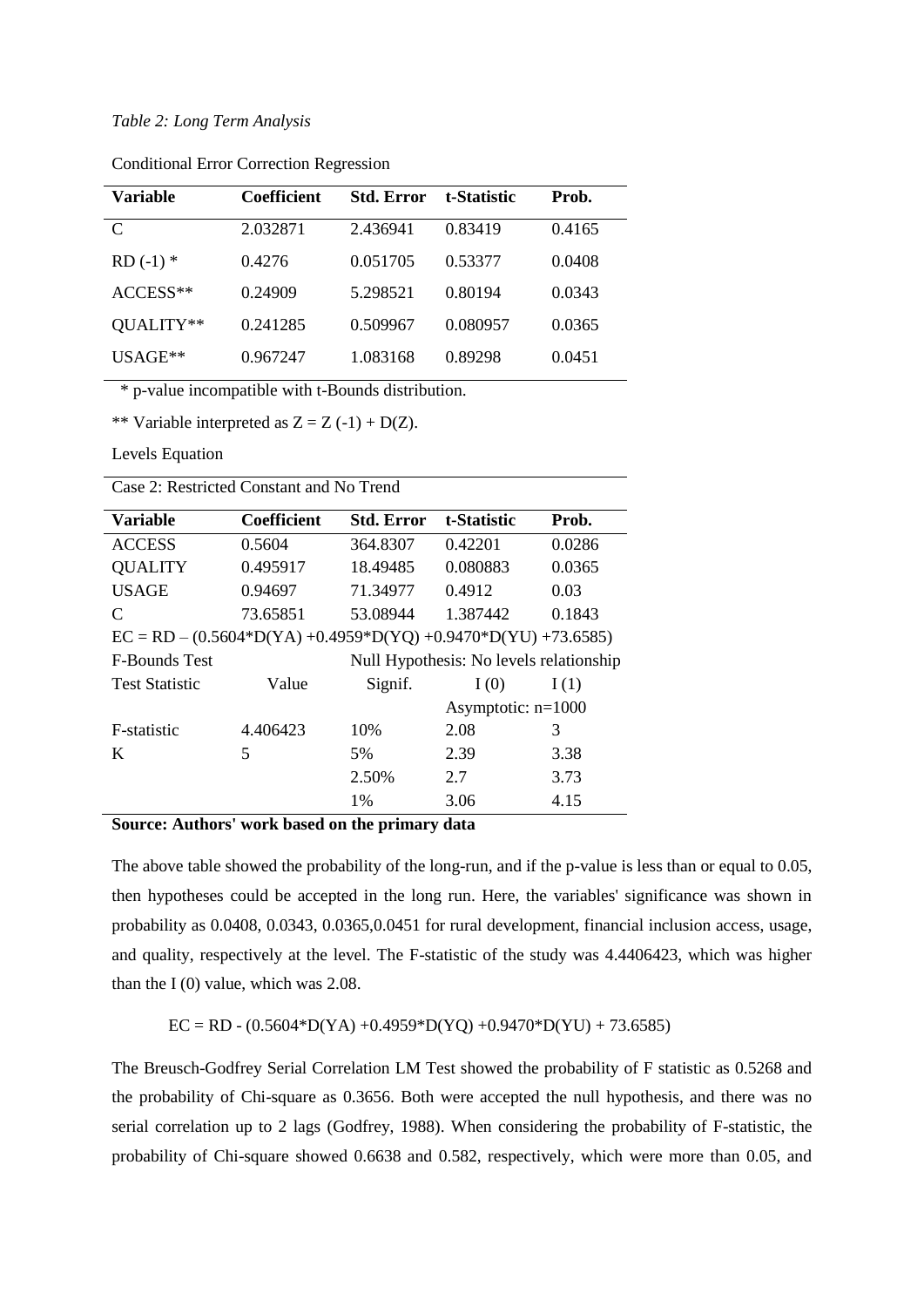accepting the Null hypothesis where the study consisted of homoscedasticity. Therefore, it confirmed the non-violation of the heteroscedasticity test.

The Autoregressive Distributed Lag model was employed with a maximum one lag for the study's dependent variable named rural development to examine the short and long-run impact of financial inclusion on rural development. The regressors of the survey used zero lags in the model. The advantage of this model was the researcher could run the model even without lags for some variables while other variables with the lags (Min B.Shresthaa, 2018).

The results obtained through the analysis technique time series analysis showed that there is a relationship between financial inclusion quality with rural development, it showed a significant relation with financial inclusion access and usage respectively and represented the positive relationship where if the financial inclusion is high, the rural development also will be increased which does not contradict with the results from studies in the other countries. A study conducted in India showed that the confirmed a relationship between the variables such as financial development and rural-urban earning gap, and the evidence suggested that financial development, economic growth, and consumer prices aggravated rural-urban income inequality in the long run (Tiwari, 2013). Another Indian study again conducted in 2019 concluded that financial inclusion through cooperatives has a direct and significant impact on rural development. The results supported the notion that financial inclusion was a strategy of inclusive growth. Still, inclusive growth itself was a subset of a larger set of inclusive development, which meant that the benefit must reach all, particularly the women and the children, minority groups, the extremely poor and those pushed below the poverty line by natural and human-made disasters (Lal, 2019).

Moreover, financial inclusion is significant under the current study when considering rural development. Hence financial inclusion can also be considered when continuing research on this core domain though the current research is not contrary to the previous findings. Therefore, the researcher concludes that these two variables should be considered in future studies of rural development to build a long-term attraction and, on the other hand, to increase the rural development and to implement the lifestyle in the rural areas compared to urban areas.

## **CONCLUSION**

In summary, this study attempted to investigate the impact of financial inclusion on the rural development of Sri Lanka, particularly during the period from 1996 to 2019. The study found that financial inclusion and rural development are positively related in the Sri Lankan context.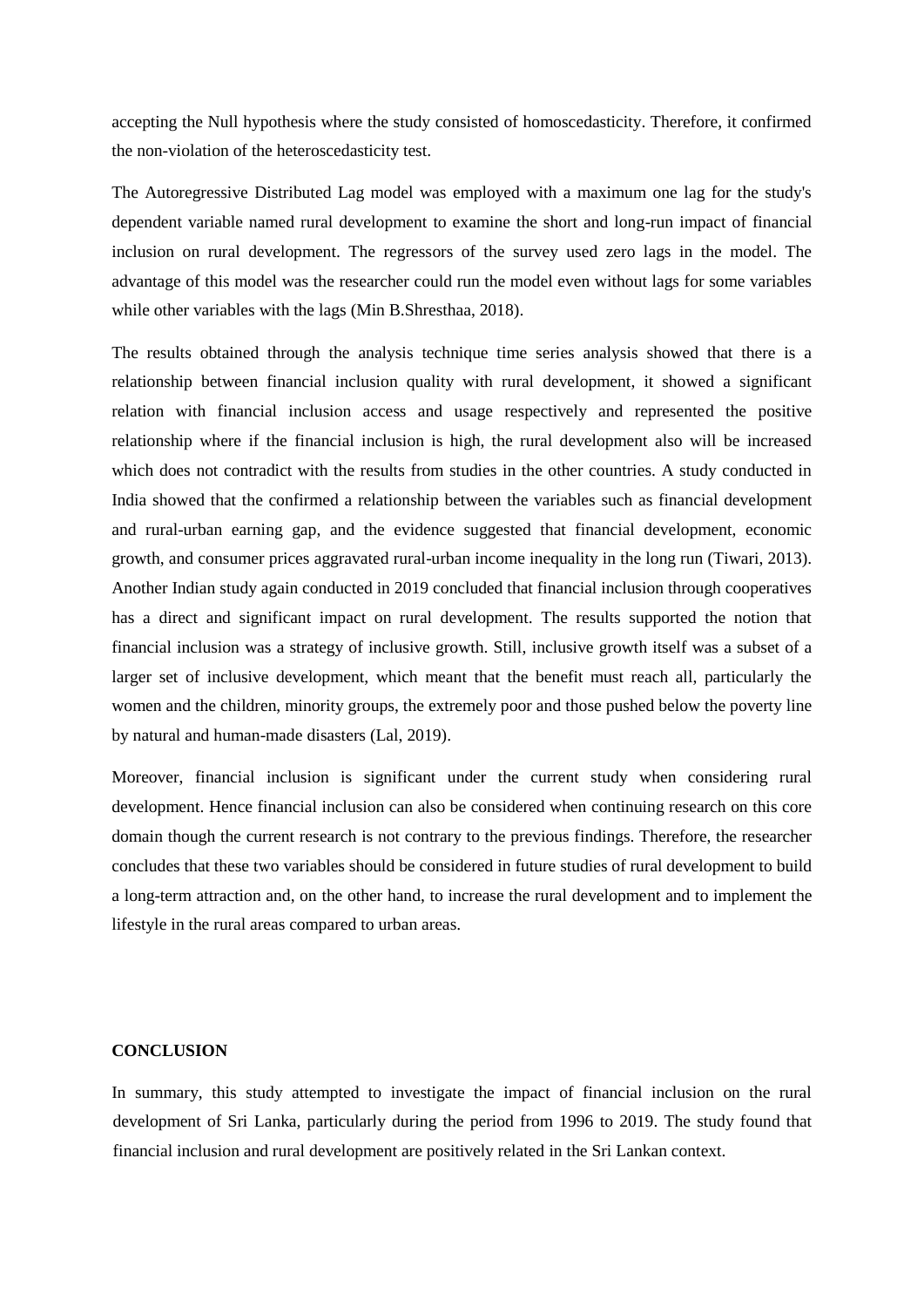When considering the financial inclusion prior literature, it resulted in a positive relationship between financial inclusion and rural development in consistence with the existing findings such as Lal, T. (2019). This study pointed out that financial inclusion through cooperatives had a direct and significant impact on rural development. Further, the results supported the notion that financial inclusion was a strategy of inclusive growth, but inclusive growth itself was a subset of a more extensive set of inclusive development. The study conducted by Aviral Kumar Tiwari, Muhammad Shahbaz, and Faridul Islam (2013) regarding financial development and rural-urban income gap suggested that the results confirmed a relation among the variables. Evidence indicated that financial development, economic growth, and consumer prices aggravated rural-urban income inequality in the long run. Mir et al. (2014), Shabna (2014), Ugbajah and Nenna (2014), and Vinit (2014) conclude that financial inclusion through cooperatives empowers vulnerable sections of the society to tackle poverty and promote inclusive development by increasing the economic opportunities for the poor and lowskilled rural households which lead towards socio-economic empowerment, economic development, poverty alleviation, and social inclusion.

However, regarding the Sri Lankan context, there is still illegal financial activities that badly affect the rural people. In addition, even though rural people go to the banks and get the facilities provided to them, they should clearly understand what financial product is more suitable and at what time and where these can be applied. Therefore, they should be consulted by correct time, place, correct choice about financial products rather than seeking institutions' profit and pushing people more into a problematic situation. Cooperative banking as an institution plays an incredibly significant role in achieving the objective of a countless degree of financial inclusion in the country by bringing together people's resources with small means and providing them with access to different financial services. These banks offer the credit requirement of people with a limited resource mobilisation scope living in rural areas with considerably higher social responsibility. Cooperative banks may encourage modernisation by facilitating the dissemination of new technologies, mobilising self-help, and motivating people to make better use of their self-help potential, thus offering an economic future for rural youth in the country.

## **FUTURE RESEARCH DIRECTIONS**

Future research may conduct about the above-mentioned modernisation facilities and at which level in Sri Lanka now and considering how much that helps improve the country's financial inclusion extend. Further, the current study focused only on the rural corporative banks. For future studies, researchers can examine the financial inclusion in the country without constraining to the rural area and including the licensed commercial banks. Those should be considered in future research to determine the financial inclusion impact on rural development as well. Therefore, the researcher concludes that these two variables should be considered in future studies of rural development to build a long-term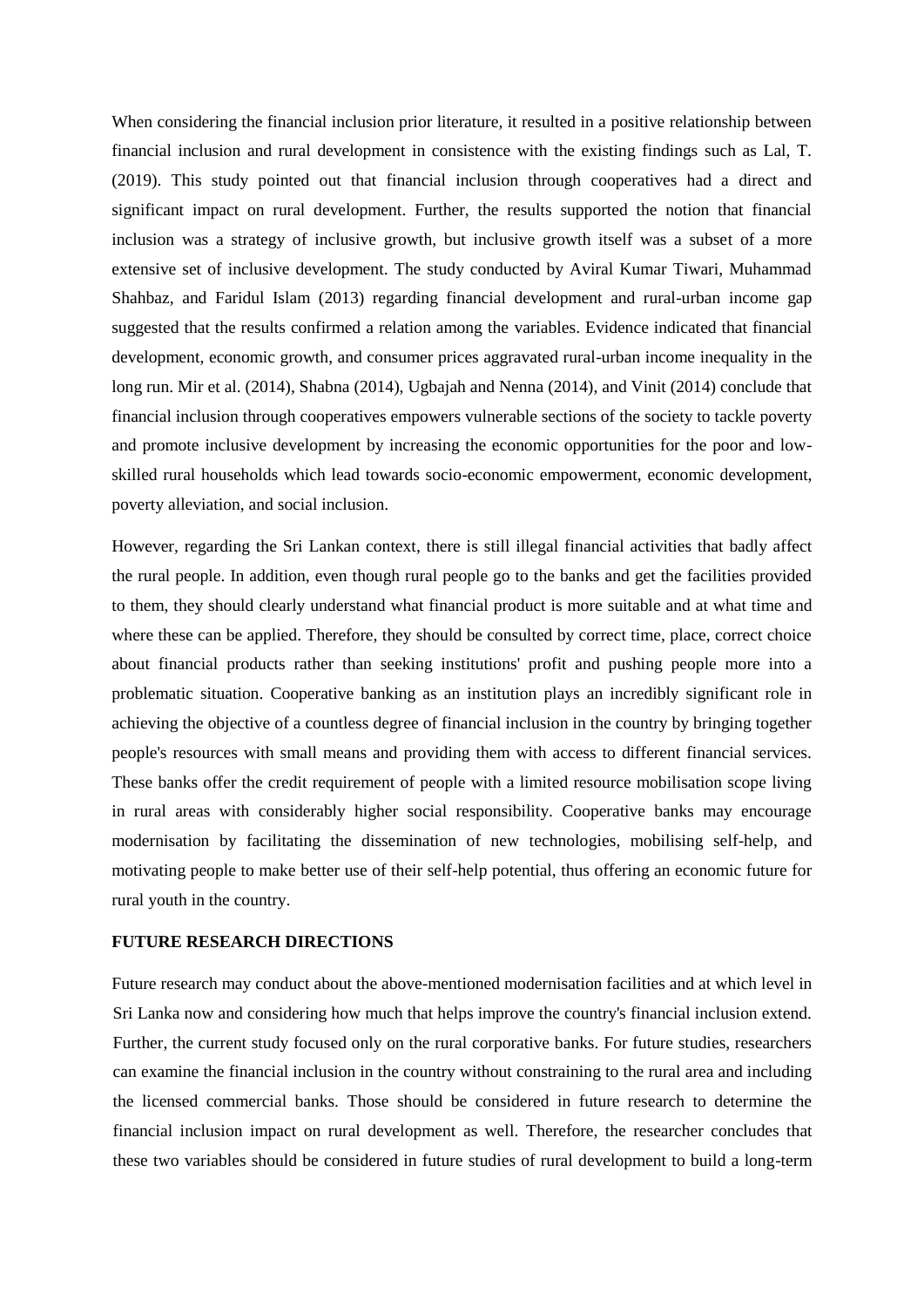attraction and, on the other hand, increase rural development and implement the lifestyle in rural areas compared to urban areas.

#### **REFERENCES**

- Agarwal, S. (1989). Strategies for rural development in a new perspective. Vol. 35 No. 6, pp. 272- 275.
- Amit, B. (2009). Performance appraisal of urban cooperative banks: a case study. IUP Journal of Accounting and Audit Practices, , Vol. 8 No. 1, pp. 31-44.
- Anil, V. (2015). A study on the role of district cooperative banks in the financial Inclusion in Kerala.
- Archana, H. (2013). Financial inclusion: role of institutions. Innovative Journal of Business and Management, Vol. 2 No. 4, pp. 44-48.
- Arputhamani, J. (2011). Financial inclusion through micro finance: the way to rural development. KKIMRC International Journal of Research in Finance and Accounting, Vol. 1 No. 1, pp. 94- 115.
- Arya, P. M. (2015). Prospects and problems of financial Inclusion in India. International Journal of Research in Commerce, IT & Management, Vol. 5 No. 2, pp. 83-86.
- Aviral Kumar Tiwari, M. S. (2013). Does financial development increase rural-urban income inequality. International Journal of Social Economics.
- Barot, H. (2015). Micro-finance-the way of financial inclusion. International Journal in Management and Social Science, , Vol. 3 No. 6, pp. 314-325.
- Bongomin, G. M. (2019). Collective action among rural poor: Does it enhance financial intermediation by banks for financial inclusion in developing economies? International Journal of Bank Marketing, Vol.37 No1, pp.20-43.
- Bosire, M. M. (2014). What are the factors that influence a wide interest rate band in micro-finance institutions in Kenya? Research Journal of Finance and Accounting, Vol. 5 No. 7, pp. 1-16.

- Central Bank of Sri Lanka. (1990). 40th Anniversary Commemorative Volume.
- Central Bank of Sri Lanka. (2019). Economic and Social Statistics of Sri Lanka.
- Central Bank of Sri Lanka. (2014). Economic and Social Statistics of Sri Lanka.
- Chen. (2010). Volume Information. Wiley for the Royal Statistical Society,

Central Bank of Sri Lanka. (2008). Economic and Social Statistics of Sri Lanka.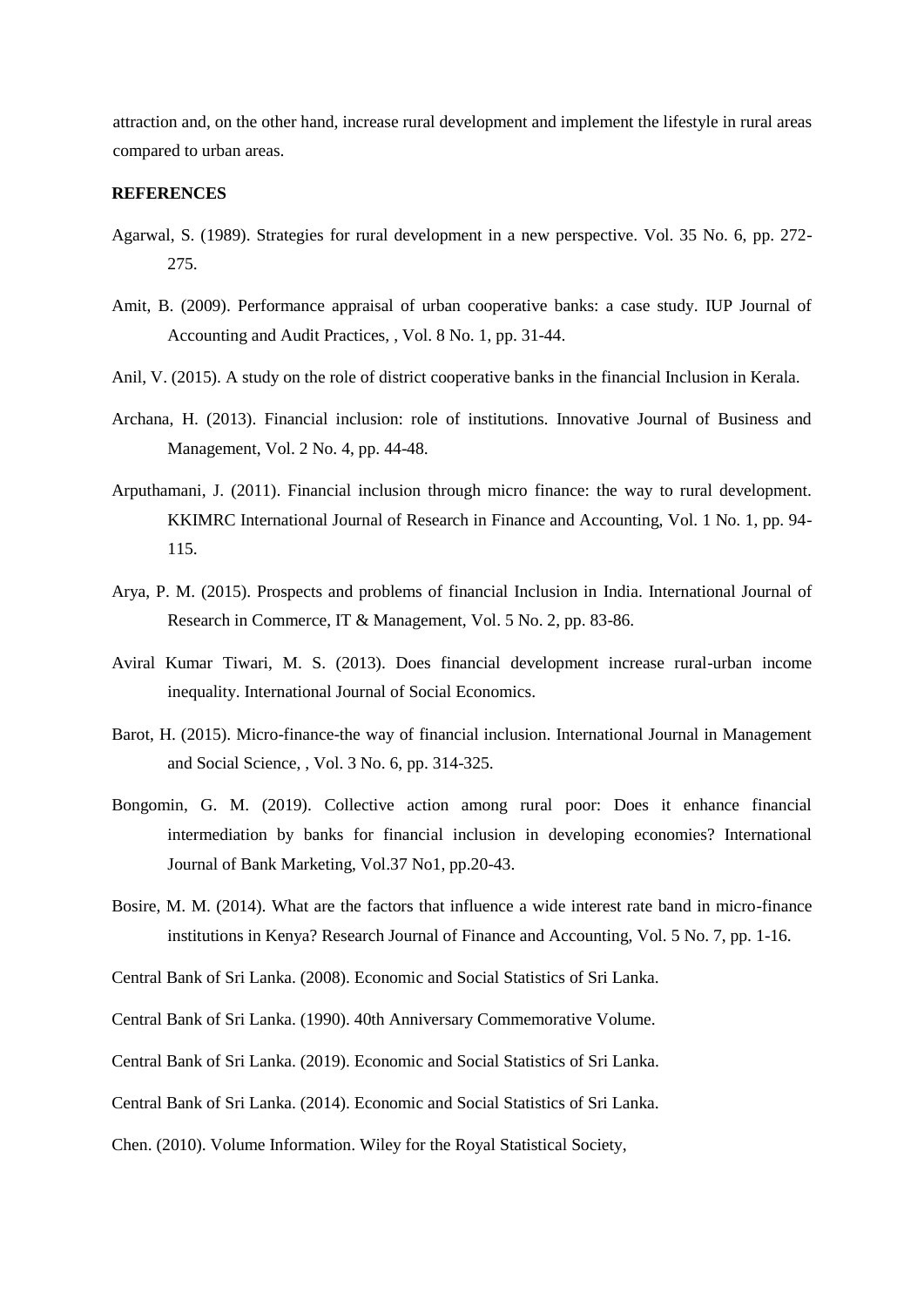- Chen, X. (2009). Review of China's agricultural and rural development: policy changes and current issues. China Agricultural Economic Review, Vol. 1 No. 2, pp. 121-135.
- Chen, X. (2010). Issues of China's rura development and policies. China Agricultural Economic Review, Vol.2 No.3, pp.223-239.
- Chen, X. (2019). Review of China's agricultural and rural development: policy changes and current issues. China Agricultural Economic Review, , Vol. 1 No. 2, pp. 121-135.
- Christabell, P. (2012). Financial inclusion in rural India: the role of microfinance as a tool. IOSR Journal of Humanities and Social Science, Vol. 2 No. 5, pp. 21-25.
- Crops, J. (. (1972). Rural sociology and rural development", . Rural Sociology, Vol. 37 No. 4, pp. 515-523.
- Dent, V. (2007). "Local economic development in Uganda and the connection to rural community libraries and literacy. New Library World, Vol. 108 No. 5/6, pp. 203-21.
- Department of Census and Statistics. (2012). Household Income and Expenditure Survey.
- Department of Census and Statistics. (2009/10). Household Income and Expenditure Survey.
- Department of Census and Statistics. (2012/13). Poverty Indicators Household Income and Expenditure Survey - .
- Department of Census and Statistics. (2019). Global Multidimensional Poverty for Sri Lanka. Ministry of Economic Reforms and Public Distribution. Retrieved from http://www.statistics.gov.lk/.
- Demirguç-Kunt, A, K. (2013). Measuring financial inclusion: explaining variation across and within countries. Brookings Papers on Economic Activity,, pp. 279-340.
- Demirguç-Kunt, A, K. (2013). Financial inclusion and legal discrimination against women evidence from developing countries. Working Paper 6416, World Bank Group, Washington, D.C.
- Demirguç-Kunt, A, K. (2018). The Global Findex Database 2017: Measuring Financial Inclusion and the Fintech Revolution, World Bank Group, Washington, D.C.
- Dent, V. (2007). Local economic development in Uganda and the connection to rural community libraries and literacy. New Library World, , Vol. 108 No. 5/6, pp. 203-217.
- Diejemaoh, V. (1973). Rural Development in Nigeria: The Role of Physical Policy, Ibadan University Press.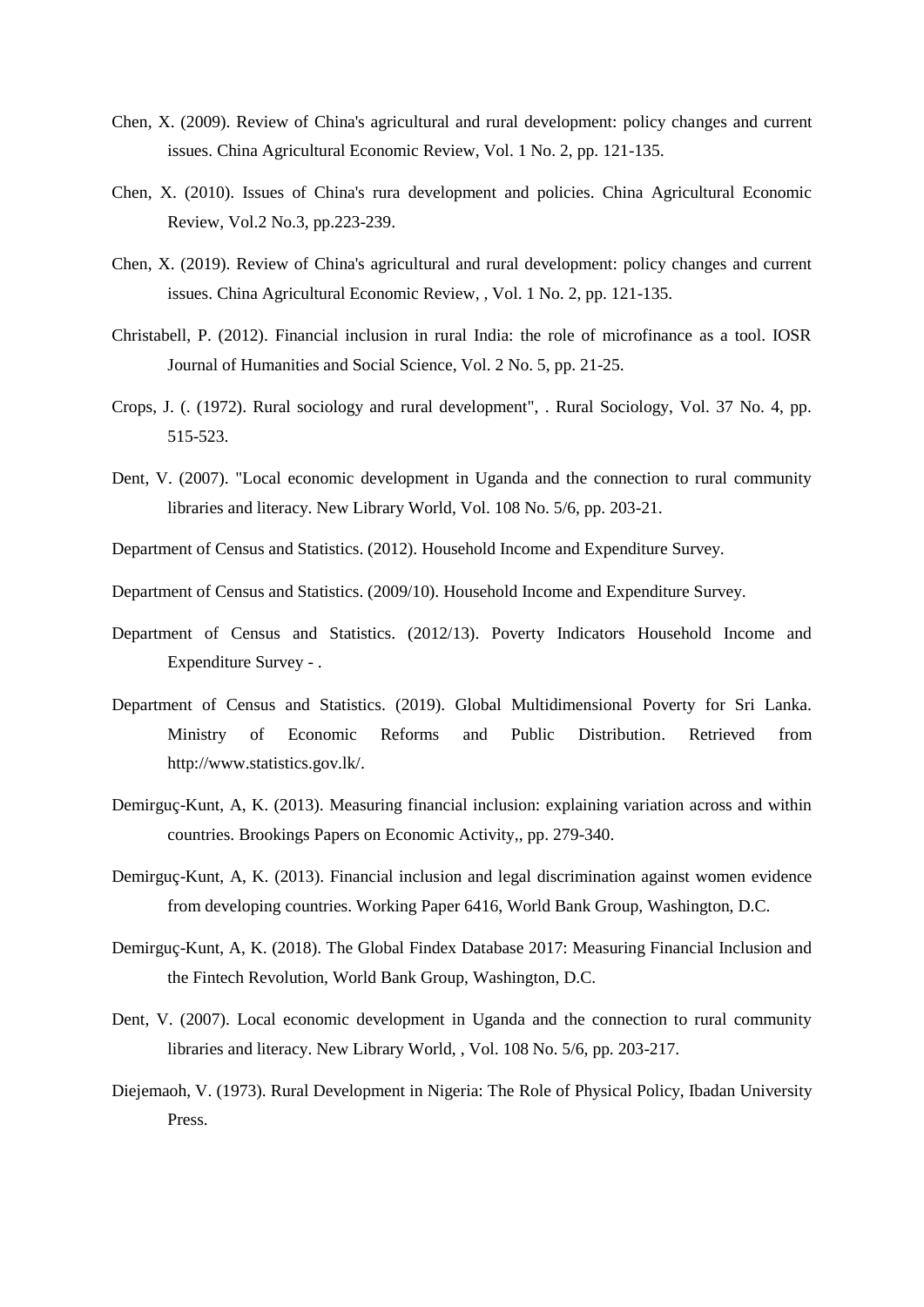- Indika Edirisinghe(Research officer, H. K. (2019, January 29). Rural Development. Rural Development.
- Jayakumari, A. (2015). Financial inclusion: an Indian outlook. Research Journal of Social Science & Management, Vol. 46
- Joe Hair Jr. G., T, M. (2017). A Primer on Partial Least Squares Structural Equation Modeling (PLS-SEM).
- Kelkar, V. (2010). Financial inclusion for inclusive growth. ASCI Journal of Management, Vol. 39 No. 1, pp. 55-68.
- Kocenda, E. (2017). Elements of Time Series Econometrics: An Applied Approach. Karolinum Press.
- Lal, T. (2019). Measuring impact of financial inclusion on rural development through cooperatives. International Journal of Social Economics, Vol. 46 No. 3, pp. 352-376.
- Lele, U. (1975). The Design of Rural Development. John Hopkins University Press, London.
	- M. Hashem Pesaran, Y. S. (2001). Bounds testing approaches to the analysis of level relationships. Applied Economics.
- Mehrotra, A. (2015). Financial inclusion: issue for central banks. BIS Quarterly Review, March, pp. 83-86.
- Mir, S. B. (2014). A study on the effectiveness of the financial inclusion program in Jammu and Kashmir: initiatives by the major banks. Global Journal of Finance and Management, Vol. 6 No. 3, pp. 281-286.
- Moore, D. S. (2013). The basic practice of statistics (6th ed.). New York: W. H. Freeman and Company.
- Pashkova, N. (2009). Food marketing cooperatives of Crete: a financial assessment within the EU Context.
- Perron, P. (1987). Time Series Regression with a Unit Root. Econometrica. Vol. 55, pp. 277–301.
- Ploeg, R. V. (2015). The Distinctiveness of Rural Development Practices in North West Europe" In Constructing a New Framework for Rural Development. 209-238.
- R.Bhattab, M. B. (2018). Selecting appropriate methodological framework for time series data analysis. The Journal of Finance and Data Science, Pages 71-89.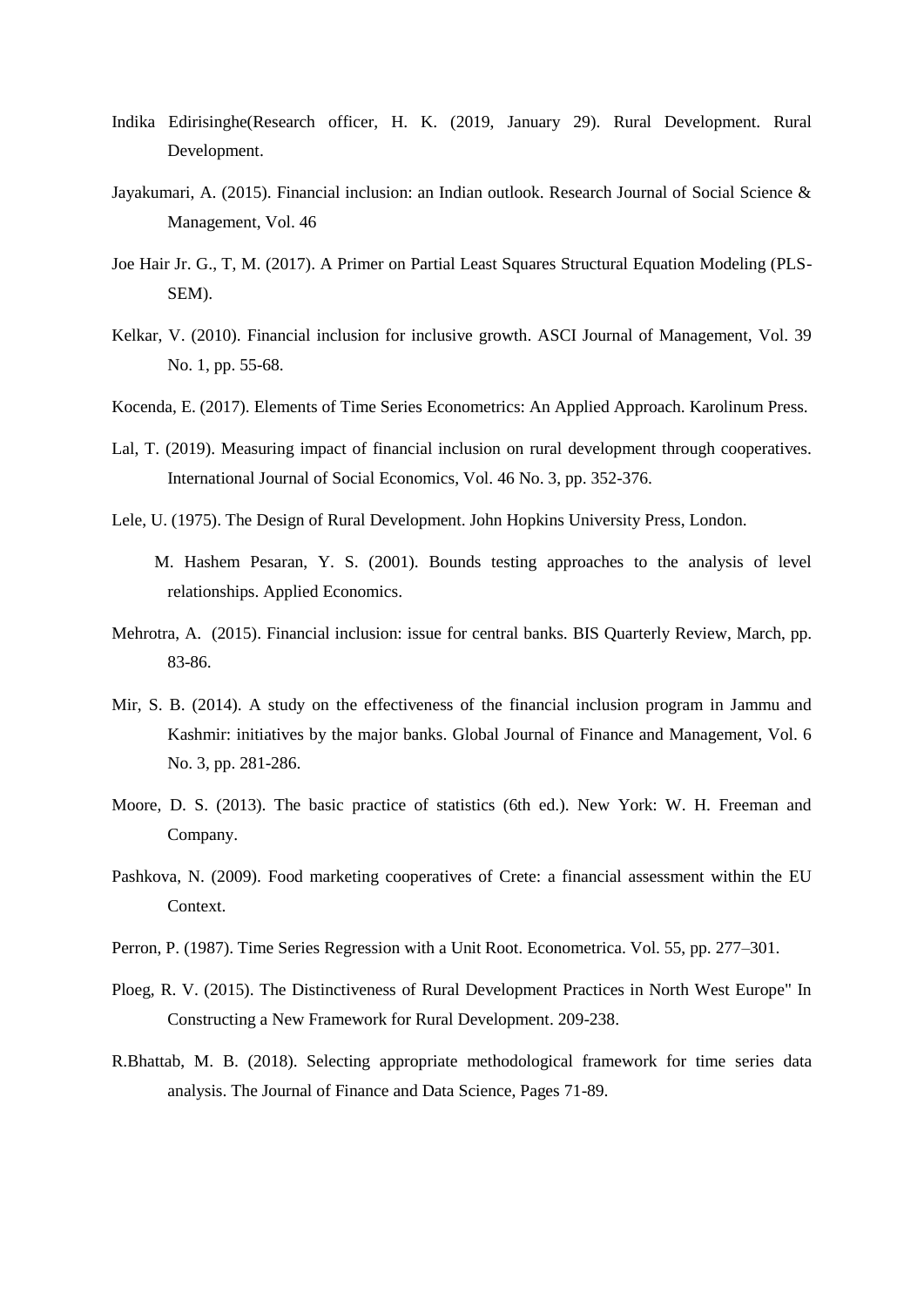- Robert Blair, J. D. (2008). State rural development policy: the role of the community development block grant program. Journal of Public Budgeting, Accounting & Financial Management, , Vol. 20 Issue: 1, pp.119-143.
- Ploeg, R. V. (2015). The Distinctiveness of Rural Development Practices in North West Europe" In Constructing a New Framework for Rural Development. 209-238. Permane.
- Salazar, D. M. (2018). The next Frontier in financial inclusion: moving beyond access to usage.
- Savitha, B. (2013). Delivery of microcredit to self-help groups by regional rural banks in Andhra Pradesh. Research Journal of Social Science & Management, Vol. 3 No. 6, pp. 128-134.
- Sathananthan, S. (2007). Rural Development Policy in Sri Lanka, 1935 to 1989. . Pages 433-454.
- Schumpeter, J. (1934). The Theory of Economic Development, . Sage and Development, Oxford University Press, Thousand Oaks, CA and Oxford, pp. 460-484.
- Shabna, M. (2014). Awareness and access of financial inclusion drive: a study of below poverty line households in Kerala. Global Journal of Commerce & Management Perspective, Vol. 3 No. 4, pp. 201-204.
- Thorat, U. (2007). Financial inclusion the Indian experience. HMT-DFID Financial Inclusion Conference, Vol. 29 No. 4, pp. 3-15.
- Tiwari, A. S. (2013). Does financial development increase rural‐urban income inequality? Cointegration analysis in the case of Indian economy. International Journal of Social Economics, Vol. 40 No. 2, pp. 151-168.
- Triki, T. (2013). Financial Inclusion in Africa, African Development Bank, Tunis, Tunisia, .
- Vasmani, H. (2015). Role of cooperative banks and regional rural banks. Tactful Management Research Journal, pp. 66-70.
- Vinit, R. (2014). Development in cooperative banking and financial inclusion. National Monthly Refereed Journal of Research in Commerce & Management, Vol. 3 No. 2, pp. 77-83.
- Broekhuizen, R. S. (2015). The Distinctiveness of Rural Development Practices in North West Europe", Constructing a New Framework for Rural Development (Research in Rural Sociology and Development. Emerald Group Publishing Limited, pp. 209-238.
- Wale, L. (2017). Account ownership and use of financial services among individuals: evidence from selected Sub-Saharan African economies. African Journal of Economic and Management Studies, Vol. 8 No. 1, pp. 19-35.
- World bank. (1975, February). Rural Development. Sector Policy Paper.